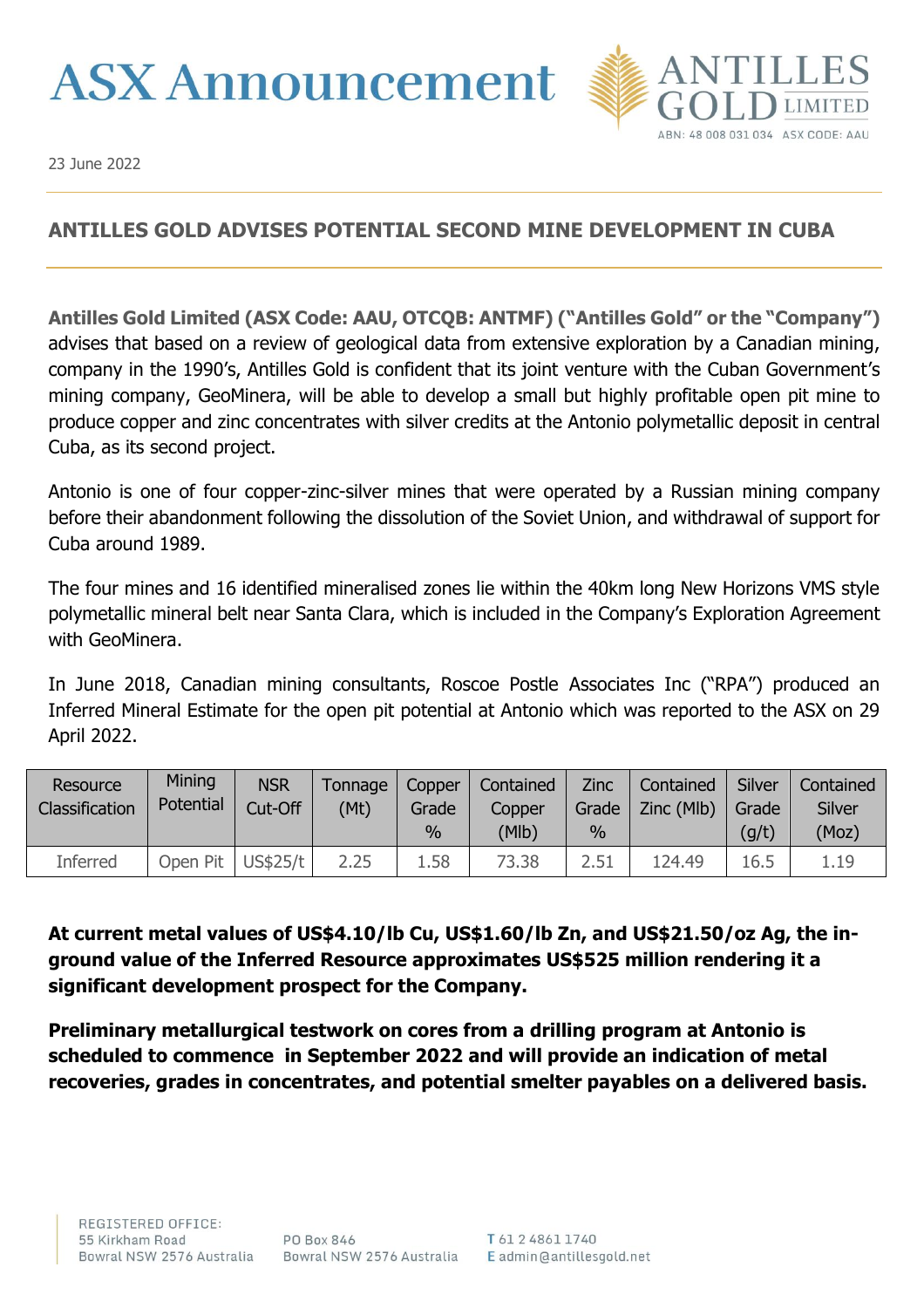**The relatively small Inferred Resource of 2.25 million tonnes with open pit potential could possibly be suplemented with ore from pits developed on other copper-zinc deposits identified within the New Horizons mineral belt.**

**The proposed first stage project at Antonio is expected to involve a low cost development of between US\$25 million and US\$30 million. Potentially, development could be undertaken by the joint venture mining company in 2024-25, and be fully funded from anticipated surplus cash flow from the La Demajagua gold-silver mine which is expected to be commissioned in mid 2024.** 

Mr Brian Johnson, Executive Chairman of Antilles Gold, commented that the next six months would underscore the growth potential of the Company's joint venture with GeoMinera, with completion of the Definitve Feasibility Study for the La Demajagua gold-silver open pit mine expected to be completed in November 2022, and with drilling results from the major El Pilar copper-gold porphyry deposit commencing in September 2022, and for the Antonio copper-zinc deposit in December 2022.

END